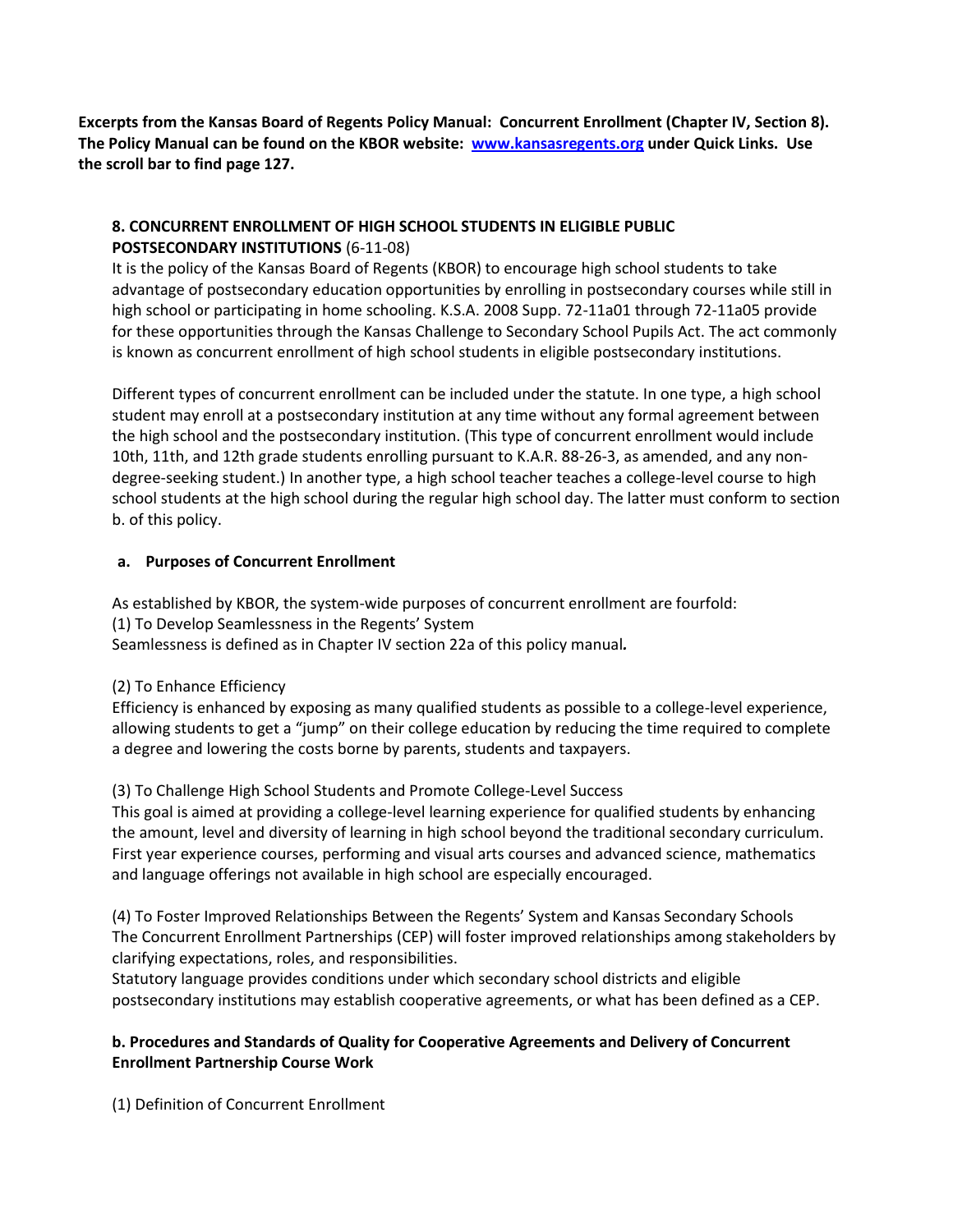For purposes of this policy:

i. Concurrent enrollment partnership pupil means a person who is enrolled in classes at a high school at which approved high school teachers teach college credit classes during the normal school day, who is in grades 10, 11, or 12, or who is gifted and is in grade 9 (see section b.(5) iii), and is acceptable or has been accepted for enrollment at an eligible postsecondary education institution.

ii. "Eligible postsecondary education institution" means any state educational institution, community college, municipal university or technical college.

iii. "State educational institution" has the meaning ascribed thereto in K.S.A. 76-711, and amendments thereto.

iv. "Community college" means any community college organized and operating under the laws of this state.

v. "Municipal university" means a municipal university established under the provisions of article 13a of chapter 13 of Kansas Statutes Annotated.

vi. "Technical college" means any technical college established under the laws of this state as described in K.S.A. 74-3201b.

vii. "Concurrent Enrollment Partnership (CEP)" agreement means a written memorandum of understanding between an eligible postsecondary institution and a school district for the purpose of offering college-level learning to students who have been accepted for concurrent enrollment partnership in off-campus classes at a high school at which approved high school teachers teach college credit classes during the normal school day*.*

The CEP agreement must contain, at a minimum, the names and contact information of the liaisons for both parties, term and termination of the agreement, an overview of the partnership's purpose and benefits, the individual and joint responsibilities of both parties, information, guidelines and necessary directions for curriculum, faculty, students, assessment, professional development activities and a listing of principles for assuring quality in programming*.* CEPs must include attachments that address issues of compensation, awarding of credit and course listings for each party.

CEP arrangements will include collaborative faculty development programming such as pedagogy, instructional design, course management, instructional delivery skill improvement, curricular reform initiatives, qualified admissions considerations (if applicable), and student success assessment strategies.

- Note…Although courses in some CEPs may have some elements or characteristics of the programs stated below, CEPs do not include the following programs:
	- Programs in which the high school student travels to the college campus to take courses prior to graduation during the academic year or during the summer.
	- Programs in which college faculty travel to the high school to teach separate courses to the high school students.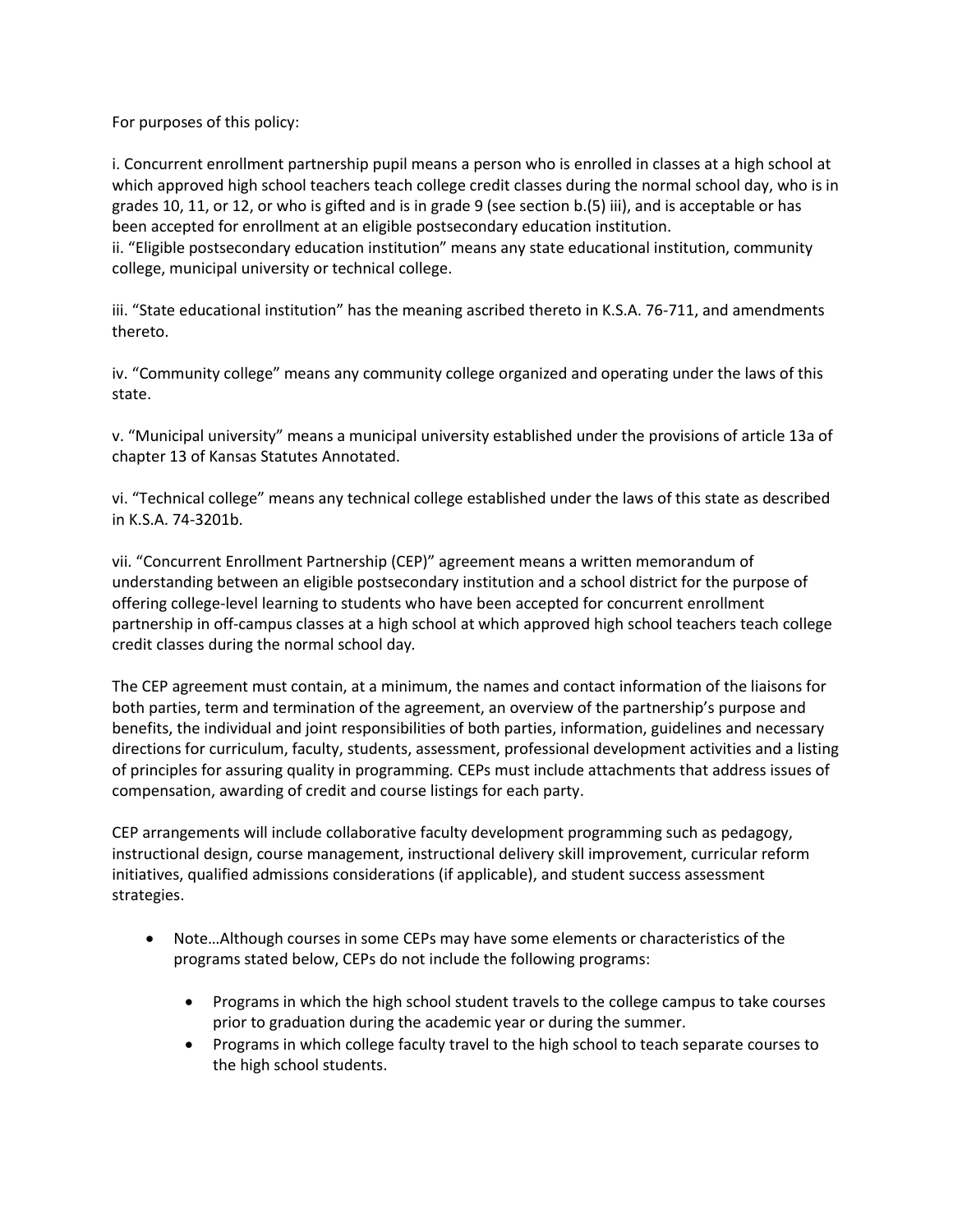The College Board Advanced Placement Program and the International Baccalaureate Program where standardized tests are used to assess students' knowledge of a curriculum developed by a committee consisting of both college and high school faculty.

(2) Agreement between Eligible Postsecondary Institutions and School Districts

A CEP agreement must be established between the eligible postsecondary institution and the school district. Such agreement must minimally satisfy the requirements of statute 72-11a04 and contain the essential elements provided in this policy.

General provisions of the statute relative to CEP agreements are as follows:

i. The academic credit is to be granted for course work successfully completed by the pupil at the eligible postsecondary institution, which shall qualify as college credit and may qualify as both high school and college credit;

ii. Such course work must qualify as credit applicable toward the award of a degree or certificate at the eligible postsecondary institution;

iii. The pupil shall pay to the institution the negotiated amount of tuition, fees and related costs charged by the institution for enrollment of the pupil.

(3) Curriculum Standards and Content of Courses in which Concurrent Enrollment Partnership Students are Enrolled

i. Courses must have been approved through the curriculum approval process of the postsecondary institution.

ii. The high school and college-level prerequisites, the content of courses, course goals and objectives, must be the same as those for the same courses offered to students at any location or by any delivery method.

iii. Materials such as textbooks used must be comparable to those used in the same course throughout the institution. Procedures for selection of textbooks and related material by faculty who teach concurrently enrolled students must follow adopted postsecondary institutional policies.

iv. If a course has been approved by the KBOR staff as competency-based, the competencies for the courses must be the same as those for courses not taught to concurrently enrolled students.

v. Remedial/developmental course work or course work that does not apply to a Regents' approved degree program at the postsecondary partner institution in a CEP agreement is not considered appropriate for college level credit or eligible for financial reimbursement.

# (4) Faculty/Instructors

i. Faculty teaching college-level concurrent enrollment partnership (CEP) courses must attain instructional eligibility by meeting one of the following standards: (1) demonstrate possession of a masters degree with 18 credit hours in the assigned course content; or (2) demonstrate possession of a bachelors degree, with at least 24 credit hours in the assigned course content and utilize the same final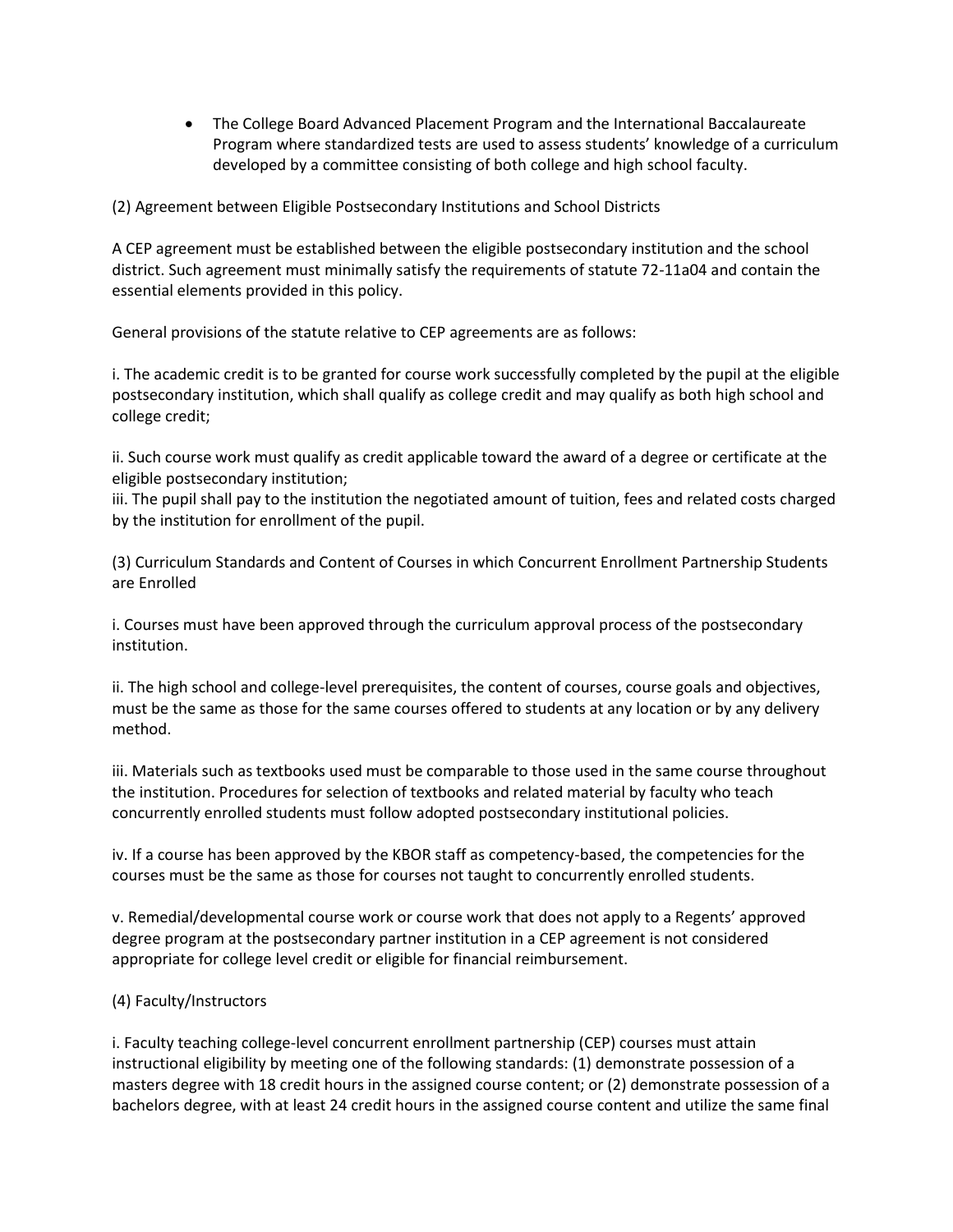examination as given in a representative section of the course taught at the institution awarding the course credit and apply the same scoring rubric for the assigned course as that used in the on-campus class. Institutions may set higher standards. Teaching evaluations must be conducted. The postsecondary institution will provide instructors with orientation and ongoing professional development.

ii. Before approving the instructors to teach college-level CEP courses, the postsecondary institution must provide high school instructors with orientation and training in course curriculum, assessment criteria, course philosophy, and CEP administrative requirements.

iii. Each CEP must include an implementation plan for ensuring that instructors teaching concurrently enrolled partnership students are part of a continuing collegial interaction through professional development, seminars, site visits, and ongoing communication with the postsecondary institution's faculty and administration of the partnership.

(5) Student Eligibility for Enrollment

i. Concurrently enrolled students must meet institutional enrollment requirements, follow institutional procedures regarding assessment/placement, and satisfy course prerequisites. High school students enrolled in courses administered through a CEP may be enrolled as non-degree or non-matriculated students of the sponsoring postsecondary institution. To meet the "academic challenge" purpose of this policy, CEP students must have an acceptable score or subscore on a standardized placement test in order to enroll in a CEP course. Institutions may establish higher standards.

ii. Students must be provided with a student guide created as part of the CEP that outlines their responsibilities in the learning experience as well as a description of how courses may be transferred in the Regents system. Advising of students who desire to enroll in CEP classes must be carried out by both the high school and postsecondary institution.

iii. Students who are enrolled in grade 9 and are classified by a school district as "gifted" according to the State Department of Education's definition, K.A.R.91-40-1(cc), as amended, may be admitted as concurrently enrolled students provided all other applicable requirements as outlined above are satisfied.

iv. The student must be authorized by the school principal to apply for enrollment.

(6) CEP Courses which Include Students Enrolled for Secondary and/or Postsecondary Credit

A course may include students enrolled for postsecondary and/or secondary credit. The postsecondary institution is responsible for ensuring that academic standards (course requirements and grading criteria) are not compromised.

(7) Accountability/Assessment Standards

i. Courses offered through a concurrent enrollment partnership must be reviewed annually by faculty in the discipline at the postsecondary partner to assure that grading standards (i.e., papers, portfolios, quizzes, labs), course management, instructional delivery and content meet or exceed those in regular on-campus sections.